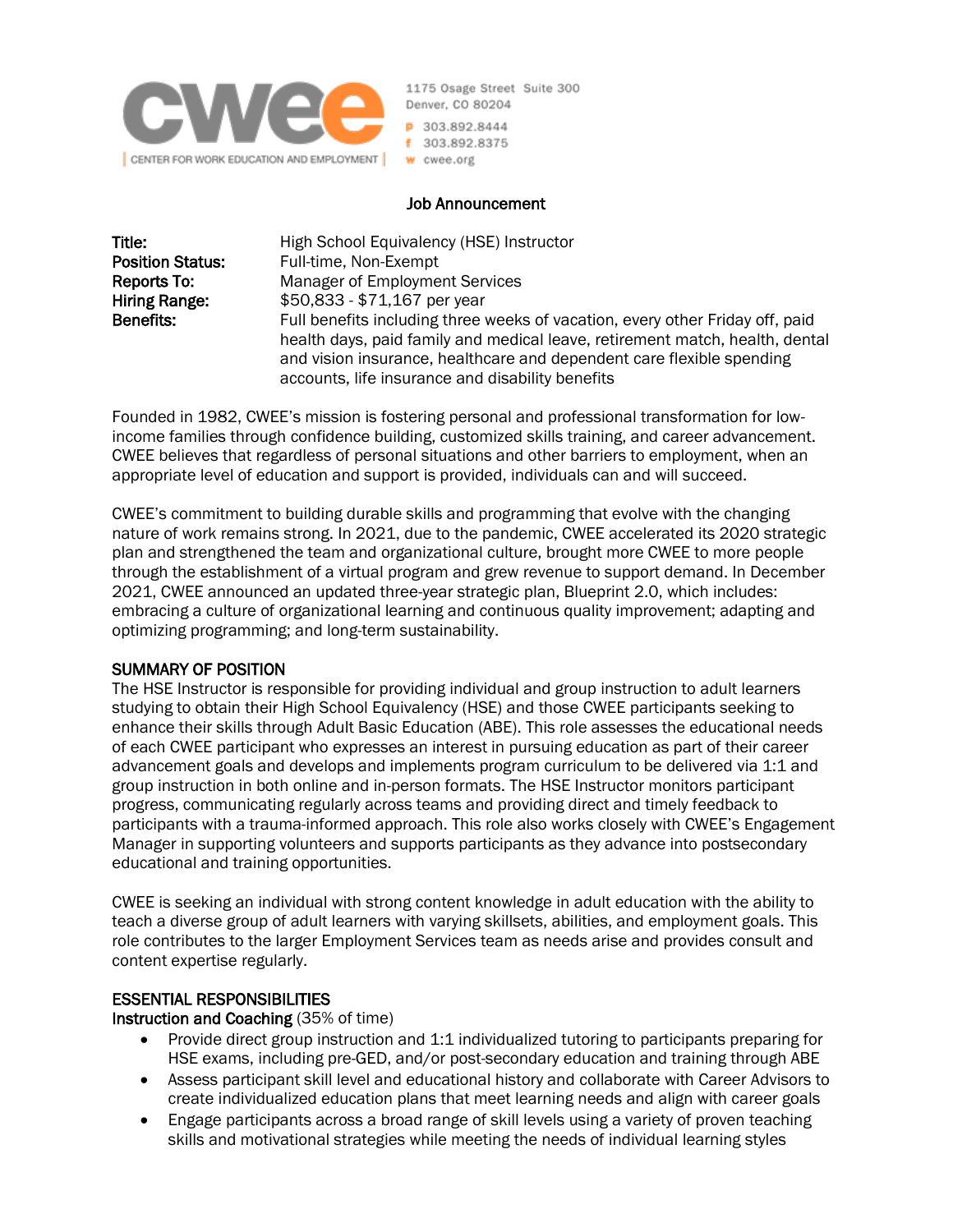• Create a positive, healthy, and trauma-informed learning environment for all learners by using effective classroom management (both in-person and online) based on respect, safety, and appropriate boundaries

### Curriculum and Administration (35% of time)

- Maintain awareness of best practices in adult education and adult learning theory
- Keep detailed records and regularly input data on participant progress and course completion into CWEE's client management information system (CiviCore)
- Build on and implement curriculum tailored to content on the HSE exam (including GED, HiSET and TASC) to be delivered in both a virtual model and, when possible, in an onsite classroom instruction model
- Manage online learning platform (Aztec)
- Ensure access to resources, tools and supports, including vouchers and technology account user licenses

### Communication (20% of time)

- Maintain ongoing communication with participants and their assigned Career Advisors in an effort to build relationships and create structure in a self-directed learning environment
- Participate in regularly scheduled staffings across teams to discuss participant progress; responsible for participant progress in the HSE/Education pathway
- Provide consultation, training and expertise across the organization regarding best practices in adult education, including resources for external assessments and referrals to other community training programs, as needed
- Motivate participants and effectively translate the skills being built into the context of employment
- Use effective and timely communication strategies and methods to communicate with various stakeholders

# JOB QUALIFICATIONS

- Demonstrated ability to teach adult learners with diverse needs, particularly economically disadvantaged backgrounds and/or historically underserved populations
- Knowledgeable of High School Equivalency (HSE) exams in the State of Colorado; Adult Basic Education Authorization and/or teaching license, preferred
- Knowledge of Adult Learning Theory
- Experience with education assessment tools experience with Test for Adult Basic Education (TABE) preferred
- Understanding and application of group instruction principles and classroom management
- Skilled in navigating and teaching using different modalities such as phone and video conferencing as well as online learning platforms
- Ability to establish and maintain effective working relationships with participants and staff
- Ability to adopt and apply a strength based and trauma-informed approach
- Experience with daily, detailed data entry and outreach
- Strong research skills and ability to analyze data and synthesize multiple sources of information and report out
- Ability to model professional dress and workplace conduct
- Deadline oriented with strong ability to follow through on tasks with little supervision

# PERSONAL QUALIFICATIONS

- Commitment to CWEE's mission and providing long-term, durable self-sufficiency through quality employment
- Active contributor to a positive work culture built on ongoing learning and continuous improvement
- Willingness and skill to coach participants and address concerns in a timely manner